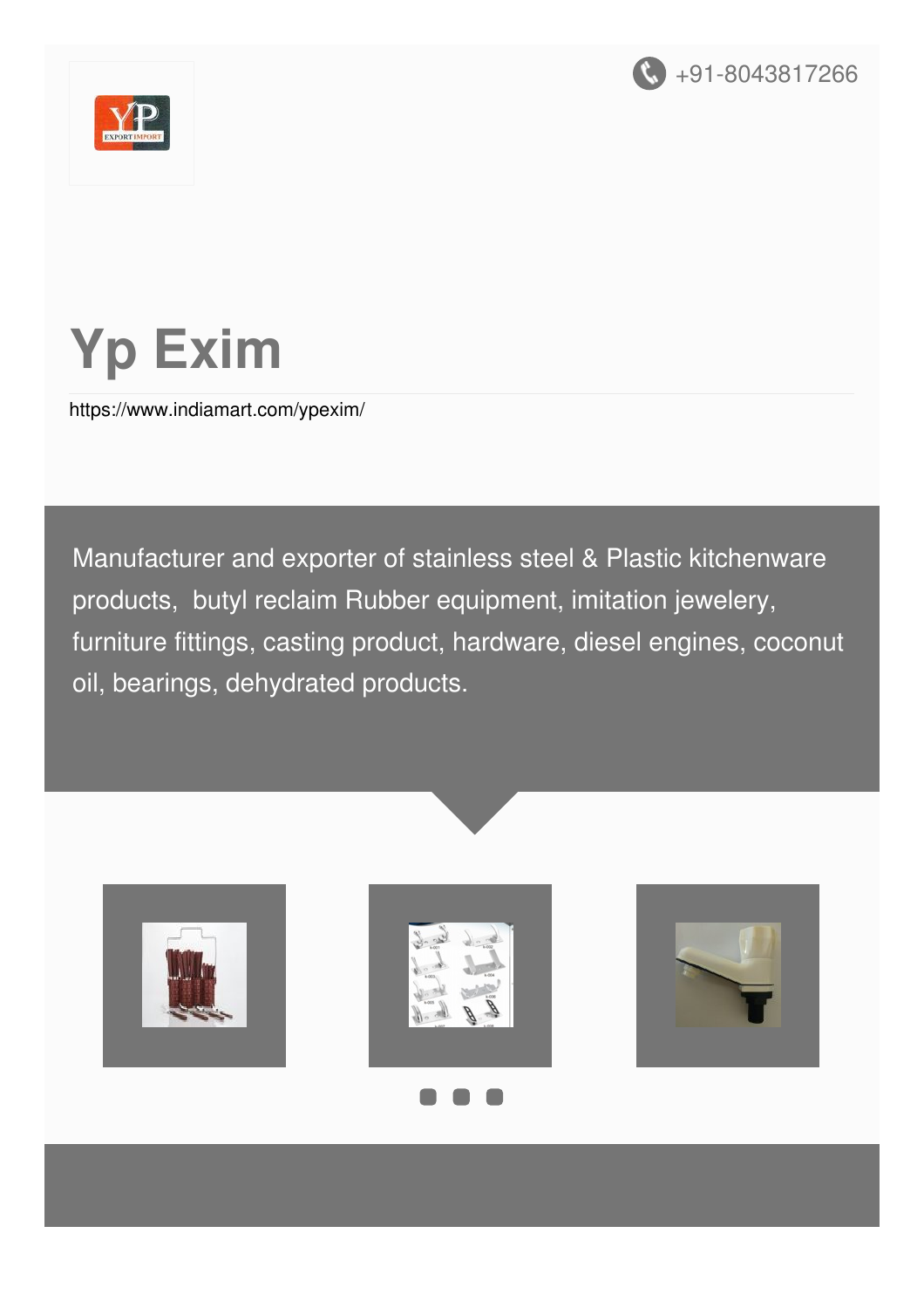#### About Us

Y P Exim has significantly created its presence in the global market by its international quality products like Stainless steel & Plastic Kitchenware products, Imitation jewellery, Furniture fittings, Hardware, All types of Engineering machinery and Spare Parts, Agriculture Product and Agricultural equipment , Rubber and Plastics Products, All plastic products, Butyl Reclaim Rubber, Spices, Food Product, Dehydrated Onion, Dehydrated Fruit, Dehydrated Garlic, Dehydrated Vegetables, Fruit (Mango), Cement, Apparel (man, women, child and special for Bride and groom), Handloom, and Handicraft Products. Business Type : Manufacturer, Merchant Exporter-Importer, Trader Year Of Establishment : 2010 Primary Competitive Advantage : Efficient service, delivery as per commitment, reliable and durable products, state of the art. Export market: USA, UK, Australia, china, japan, African country, gulf country, Korea, Taiwan, Europe etc. Monthly production capacity: we produce and execute as per customers indent and specification in time.

#### **For more information, please visit**

<https://www.indiamart.com/ypexim/aboutus.html>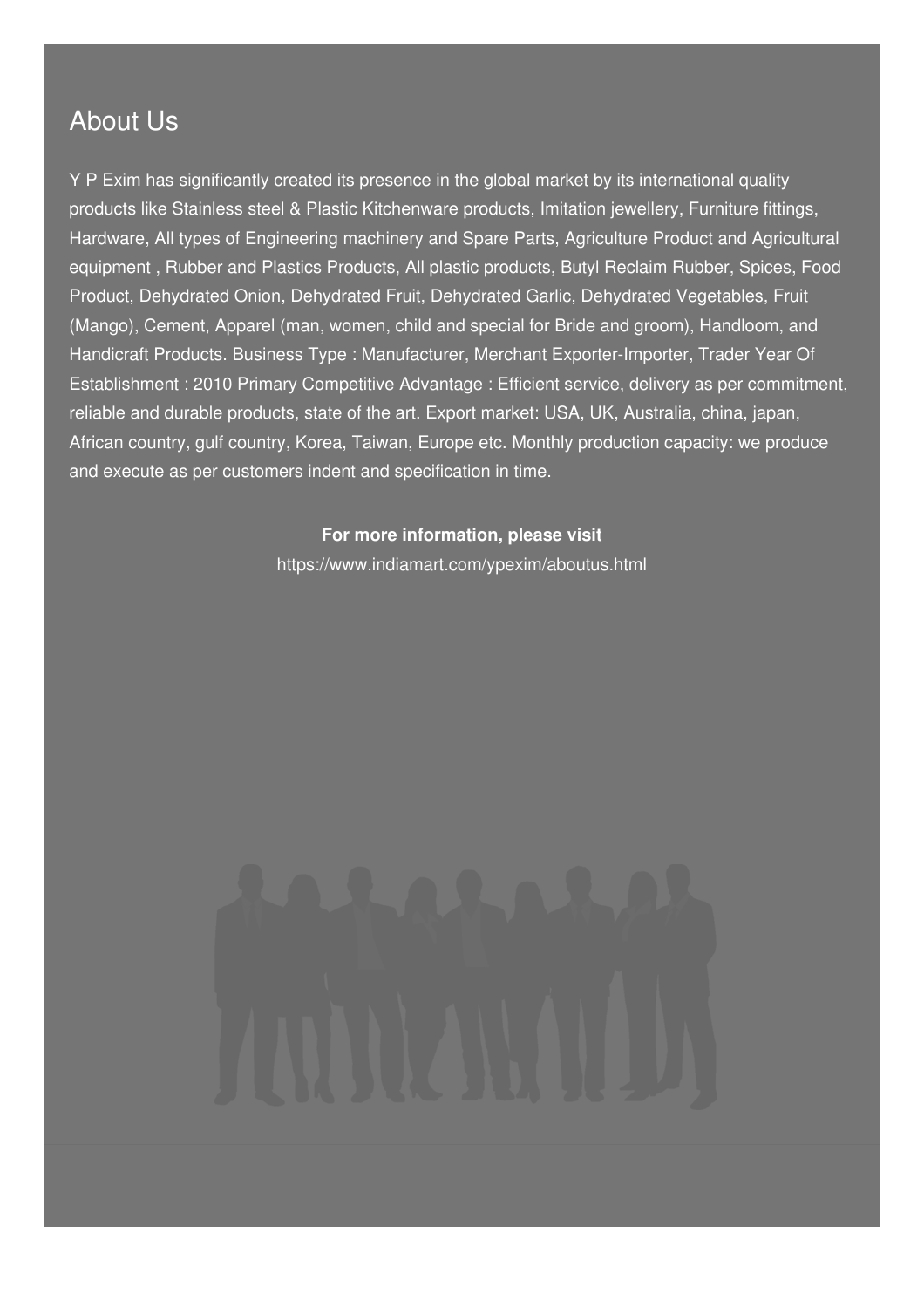#### **KITCHENWARE PRODUCT**



**Cutlery Set** 



SS Puri Press



**Bath SS Patla** 



**SS Khal Batta**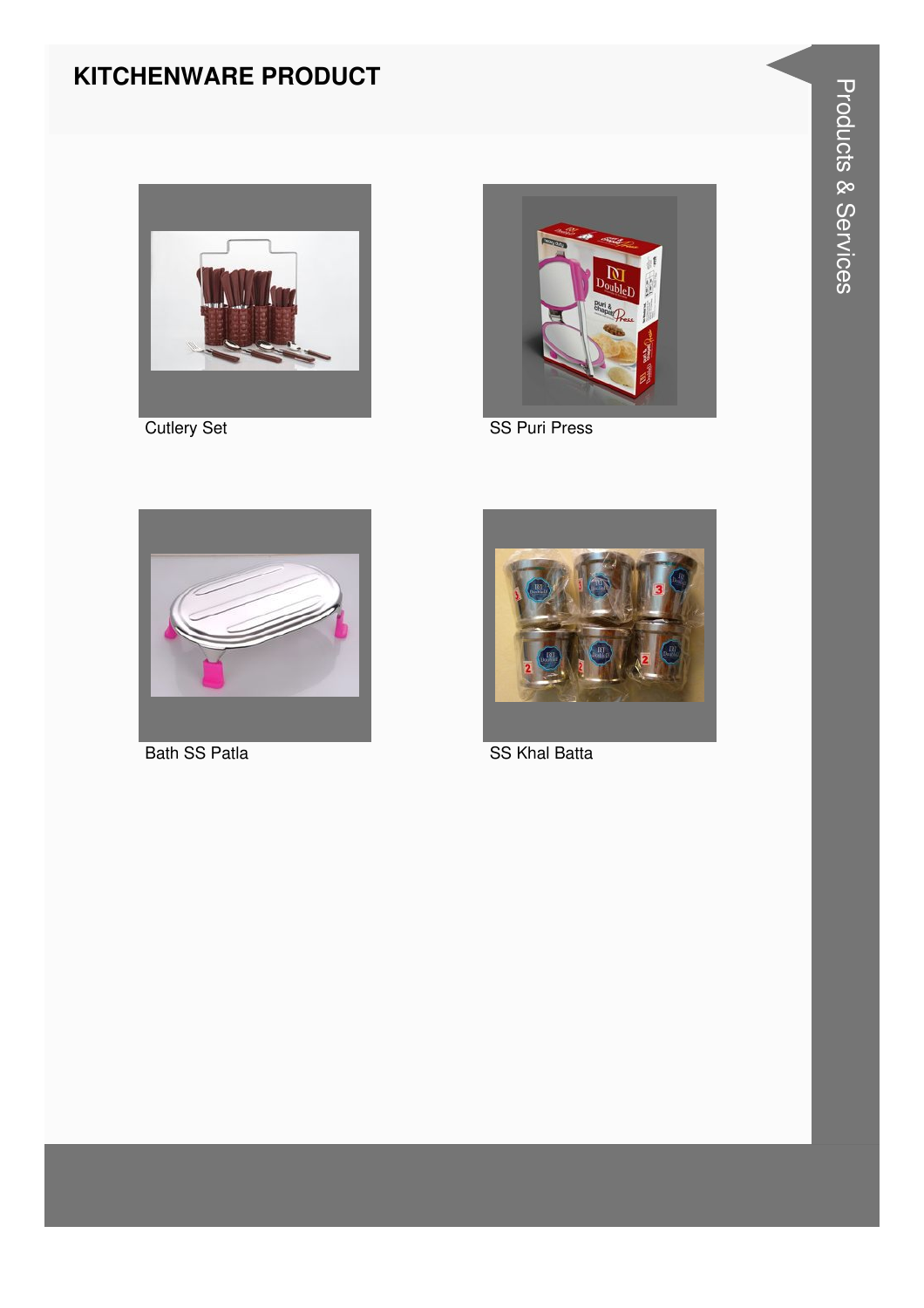#### **HARDWARE**



Wall Hooks



Door Eye Or Door Viewer



Door Closer



Key Holder & Key hook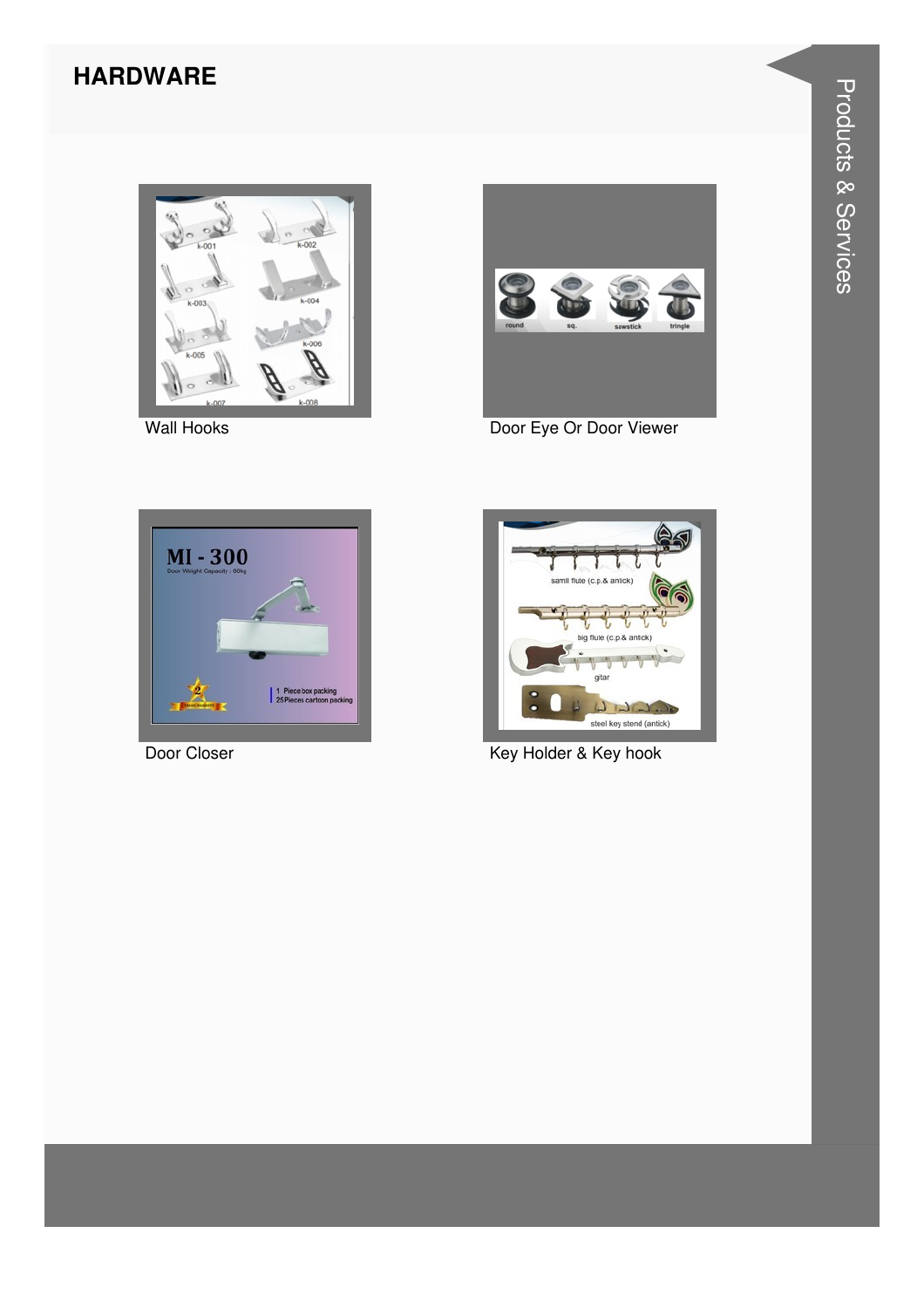#### **OTHER PRODUCTS:**



Stainless Steel Chilly Cutter



Wall Plug For Rack Bolt



**Plastic Bib Cock** 



**Butyl Reclaim Rubber**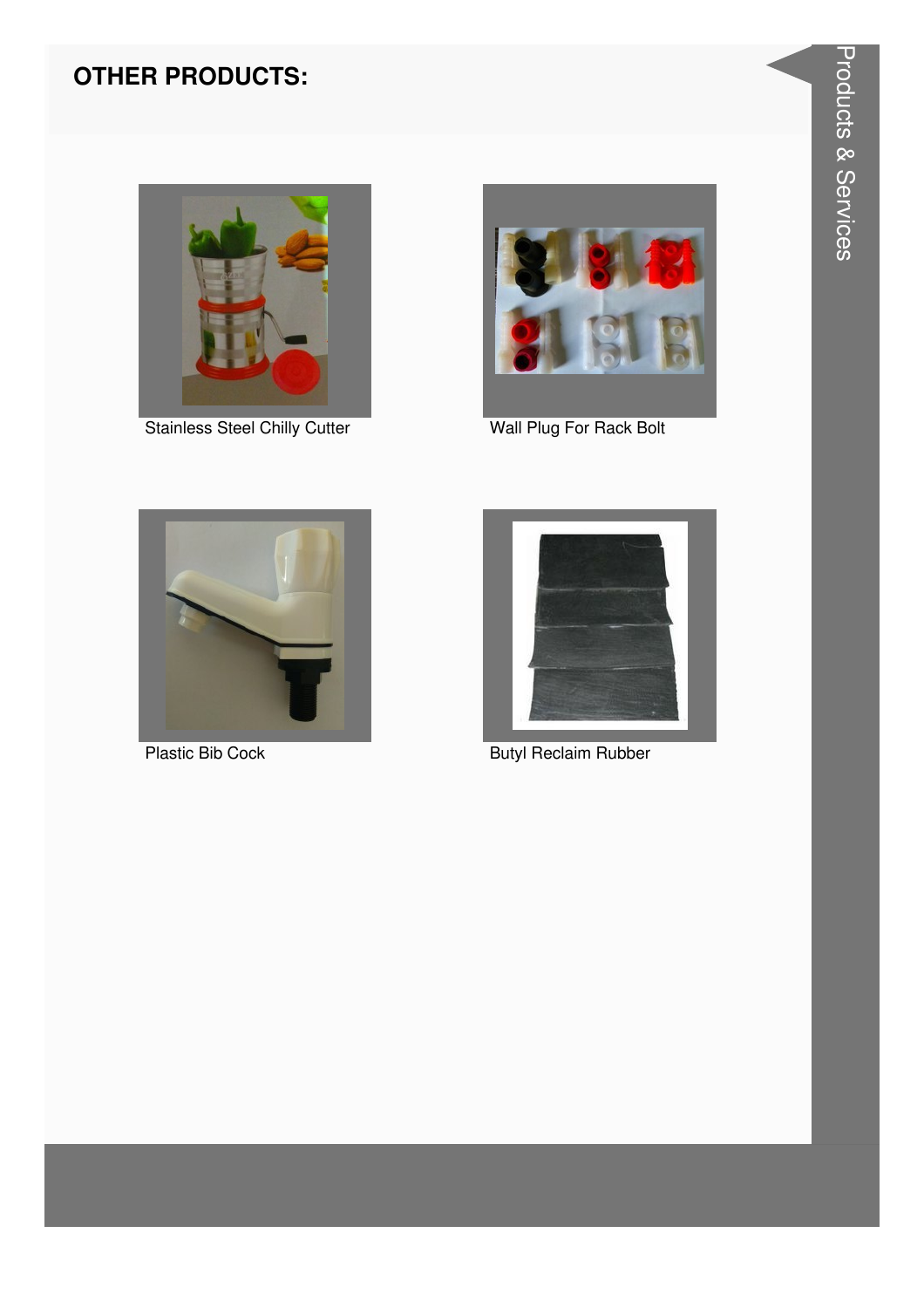#### **OTHER PRODUCTS:**





**Doubled Stainless Steel** Cockroach Trap / Floor Drain Jali / Nahani Trap /



DoubleD Plastic Water Taps



**Ronak Stainless Steel Bike** Side Box/ SS bike side box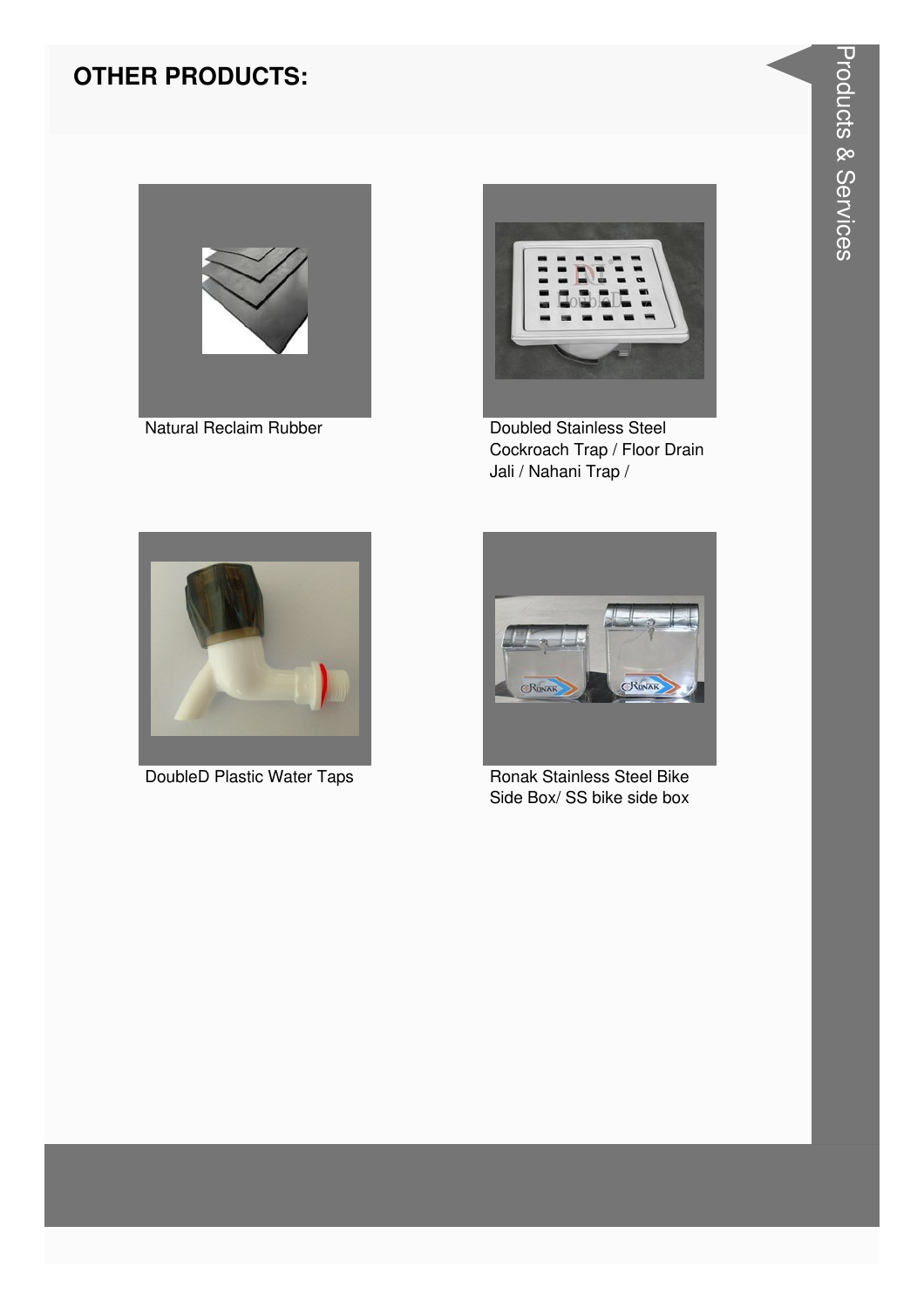## Factsheet

| Year of Establishment            | : 2010                      |
|----------------------------------|-----------------------------|
| <b>Nature of Business</b>        | : Exporter and Manufacturer |
| <b>Total Number of Employees</b> | : Upto 10 People            |